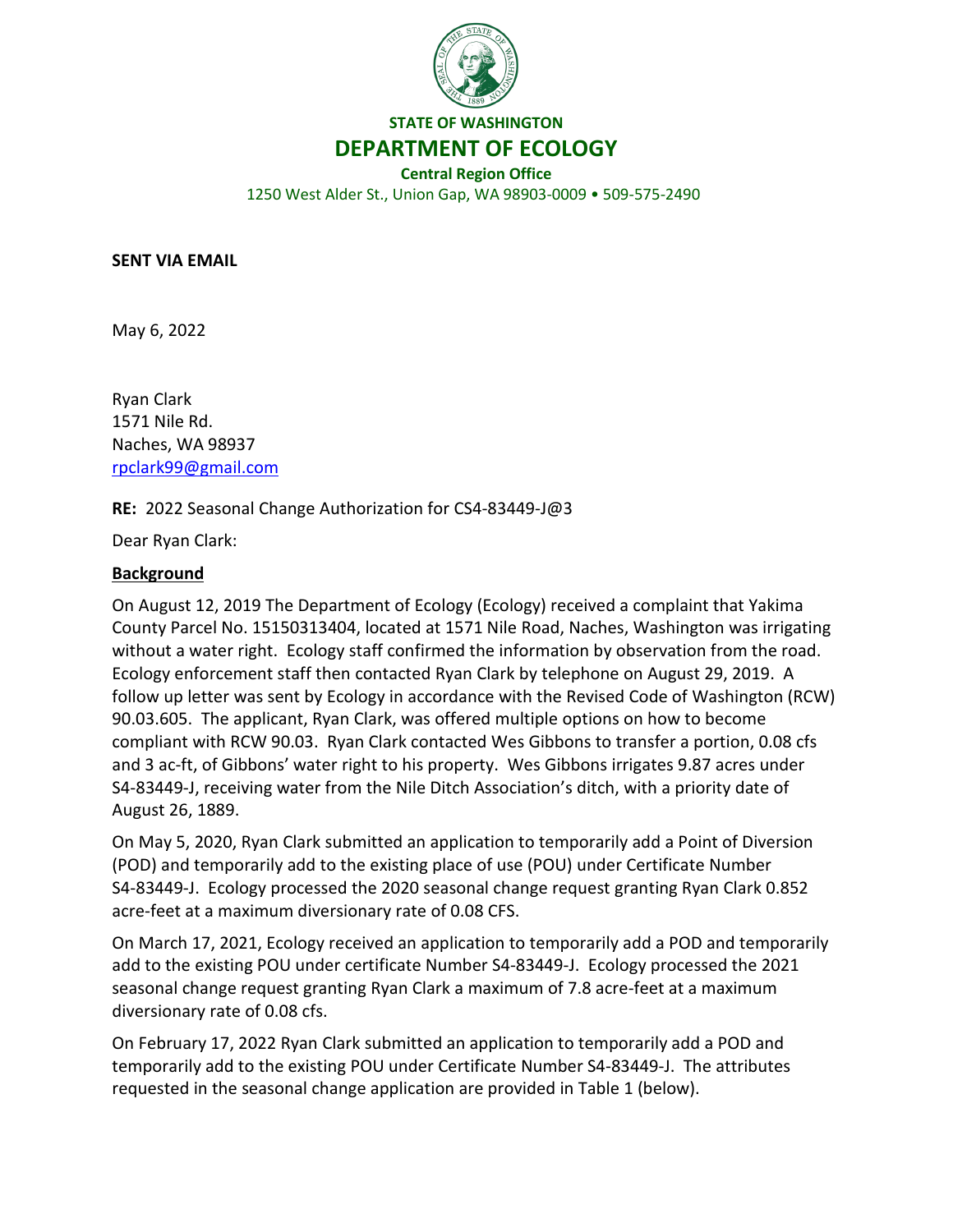Ryan Clark May 6, 2022 Page 2 of 7

# **Table 1:** 2022 Seasonal Use

|                                                             | <b>Original</b>                                                                                                                                                                                                                                                                                                                                           | 2022 Seasonal Use                                                                                                                                                                                                                                                                                                                                                                                                                                         |
|-------------------------------------------------------------|-----------------------------------------------------------------------------------------------------------------------------------------------------------------------------------------------------------------------------------------------------------------------------------------------------------------------------------------------------------|-----------------------------------------------------------------------------------------------------------------------------------------------------------------------------------------------------------------------------------------------------------------------------------------------------------------------------------------------------------------------------------------------------------------------------------------------------------|
| <b>Water Right File</b><br>No.                              | S4-83449-J, Court Claim No. 01397                                                                                                                                                                                                                                                                                                                         | CS4-83449-J@3                                                                                                                                                                                                                                                                                                                                                                                                                                             |
| <b>Source</b>                                               | <b>Naches River</b>                                                                                                                                                                                                                                                                                                                                       | Pond in continuity with Naches<br>River                                                                                                                                                                                                                                                                                                                                                                                                                   |
| <b>Purpose</b>                                              | Irrigation of 48.32 acres and<br>Stockwater<br>(Wes Gibbons' Portion: Irrigation<br>of 9.87 acres and stockwater)                                                                                                                                                                                                                                         | Irrigation of 3 acres.                                                                                                                                                                                                                                                                                                                                                                                                                                    |
| <b>Period of Use</b>                                        | April 15 to October 15                                                                                                                                                                                                                                                                                                                                    | Date of this Authorization to<br>October 15, 2022                                                                                                                                                                                                                                                                                                                                                                                                         |
| <b>Wes Gibbons</b><br><b>Diversion</b><br><b>Quantities</b> | 1.60456 cubic feet per second (cfs),<br>290.92 ac-ft/yr<br>(Wes Gibbons' Portion: 0.1974 cfs,<br>39.48 ac-ft/yr)                                                                                                                                                                                                                                          | 0.08 cfs, 12 ac-ft                                                                                                                                                                                                                                                                                                                                                                                                                                        |
| <b>Priority Date</b>                                        | August 26, 1889                                                                                                                                                                                                                                                                                                                                           | Same                                                                                                                                                                                                                                                                                                                                                                                                                                                      |
| <b>Point of Diversion</b>                                   | Nile Ditch Diversion:<br>450 feet north and 350 feet east<br>from the south quarter corner of<br>Section 21, within the<br>SW¼SW¼SE¼ of Section 21,<br>T. 16 N., R. 15 E.W.M.                                                                                                                                                                             | From a surface pond located at<br>Section 03 Township 15 Range 15<br>Quarter NE: Plat SP AF# 7089375:<br>Lot 4 LOT 4 OF SHORT PLAT<br><b>RECORDED UNDER AUDITOR'S</b><br>FILE NUMBER 7089375, RECORDS<br>OF YAKIMA COUNTY,<br>WASHINGTON, TOGETHER WITH<br>THE EAST 175.00 FEET OF LOTS 3<br>AND 4 OF SHORT PLAT RECORDED<br>UNDER AUDITOR'S FILE NUMBER<br>7097036, RECORDS OF YAKIMA<br>COUNTY, WASHINGTON. (Yakima<br>County, Parcel No. 151503-13404) |
| <b>Place of Use</b>                                         | The south 1076 feet of Section 28,<br>T. 16 N., R. 15 E.W.M., EXCEPT that<br>portion thereof lying easterly of Nile<br>Loop County Road; AND Beginning 221<br>feet north of the southwest corner of<br>the NE¼NW¼ of Section 33, T. 16 N.,<br>R. 15 E.W.M.; thence northeasterly to<br>a point 405.7 feet north of the<br>southeast corner of the NE¼NW¼; | Section 03 Township 15 Range 15<br>Quarter NE: Plat SP AF# 7089375: Lot<br>4 LOT 4 OF SHORT PLAT RECORDED<br><b>UNDER AUDITOR'S FILE NUMBER</b><br>7089375, RECORDS OF YAKIMA<br>COUNTY, WASHINGTON, TOGETHER<br>WITH THE EAST 175.00 FEET OF                                                                                                                                                                                                             |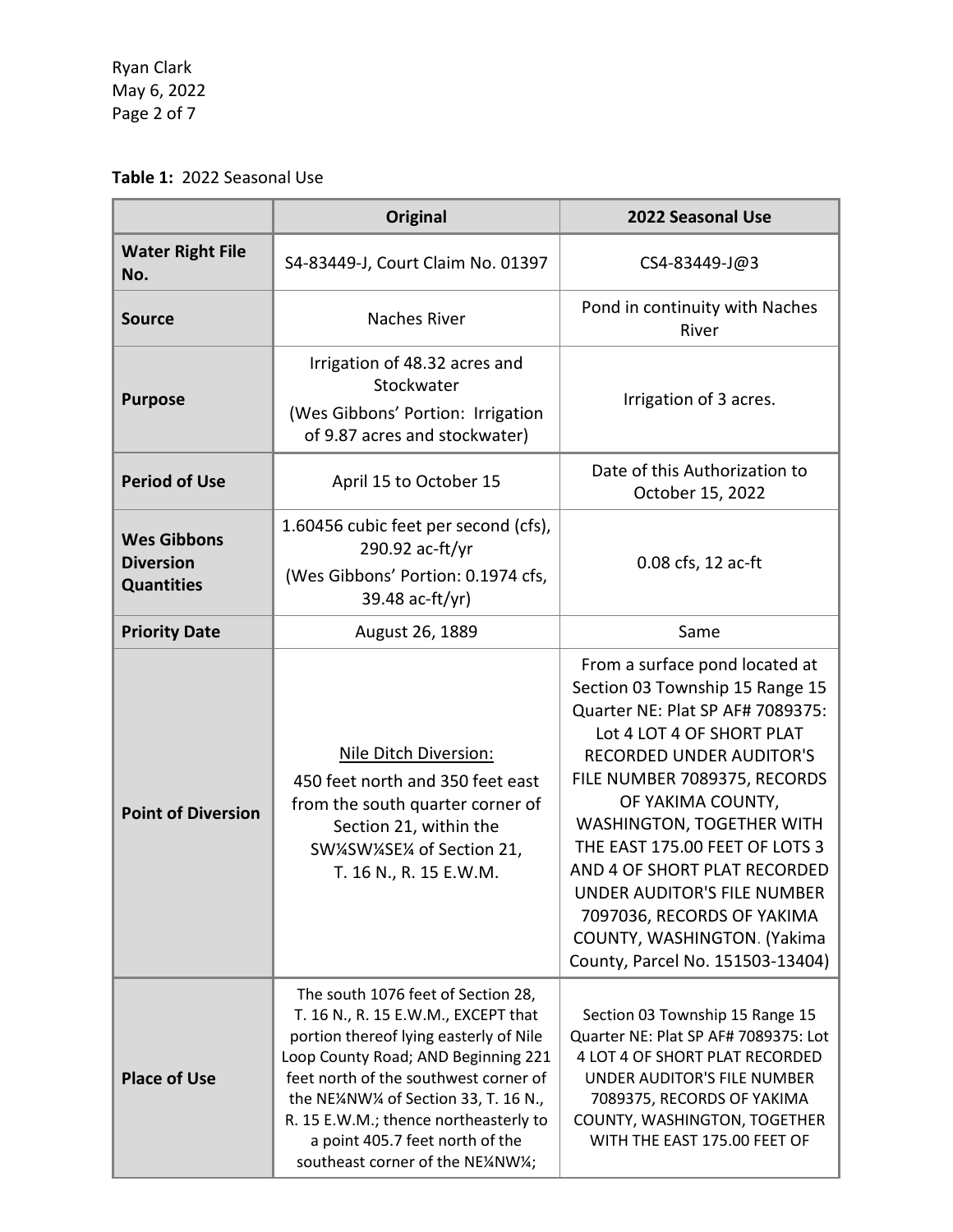Ryan Clark May 6, 2022 Page 3 of 7

|                                    | Original                                                                                                                                                                                                                                                                                                                                                                                                                                                    | 2022 Seasonal Use                                                                                                                                                                           |
|------------------------------------|-------------------------------------------------------------------------------------------------------------------------------------------------------------------------------------------------------------------------------------------------------------------------------------------------------------------------------------------------------------------------------------------------------------------------------------------------------------|---------------------------------------------------------------------------------------------------------------------------------------------------------------------------------------------|
| <b>Place of Use -</b><br>continued | thence N 86°26' E 2671 feet to the east<br>line of said section; thence north to<br>the northeast corner of said section;<br>thence west to the northwest<br>corner of the NE4NW14 of said<br>section; thence south to the point<br>of beginning; EXCEPT that portion<br>thereof lying easterly of Nile Loop<br>County Road; AND the NE14SE14 of<br>Section 29, T. 16 N., R. 15 E.W.M.<br>(Wes Gibbons' Property: Yakima<br>County Parcel No. 151628-43401) | LOTS 3 AND 4 OF SHORT PLAT<br><b>RECORDED UNDER</b><br><b>AUDITOR'S FILE NUMBER</b><br>7097036, RECORDS OF<br>YAKIMA COUNTY,<br>WASHINGTON. (Yakima<br>County Parcel No. 151503-<br>13404). |
| <b>Limitations of Use</b>          | None                                                                                                                                                                                                                                                                                                                                                                                                                                                        | Same                                                                                                                                                                                        |

#### **Table 1:** 2022 Seasonal Use – *continued.*

#### **Impairment**

The proposed change is a downstream move with an acre for acre exchange. Therefore, no impairment to the Naches River is expected.

#### **Public Notice**

Notice of previously submitted applications for the 2020 and 2021 seasons were published in the Yakima Herald-Republic on June 6, 2020 and June 13, 2020 and again on May 12, 2021 and May 19, 2021, respectively.

No protests to these previous seasonal change applications were received.

In 2020 and 2021, Ecology presented CS4-83449-J@1 and CS4-83449-J@2, respectively, at the Yakima River Basin Water Transfer Working Group (WTWG). The WTWG after initial concerns in 2020 were resolved in collaboration with Ecology's co-managers. The 2021, CS4-83449-J@2, was approved by the WTWG. Ecology nor its co-managers have not received any complaints or concerns from the community regarding the past two seasonal change authorizations. Therefore, Ecology sent an e-mail to its co-managers within the WTWG seeking their approval of progressing without presentation at the WTWG.

Ecology must give notice to the Washington Department of Fish and Wildlife (WDFW) of application to divert, withdraw, or store water RCW 90.03.280. WDFW was notified on April 21, 2022 via email correspondence with Jonathan Kohr. WDFW acknowledged receipt of the email and reported no concerns as long as acre for acre swap was maintained. Ecology also sought out approval of the Yakama Nation and the Bureau of Reclamation via the same email dated April 21, 2022. Yakama Nation's Danielle Squeochs confirmed receipt of the email and reported no concerns with the application via email reply on April 22, 2022.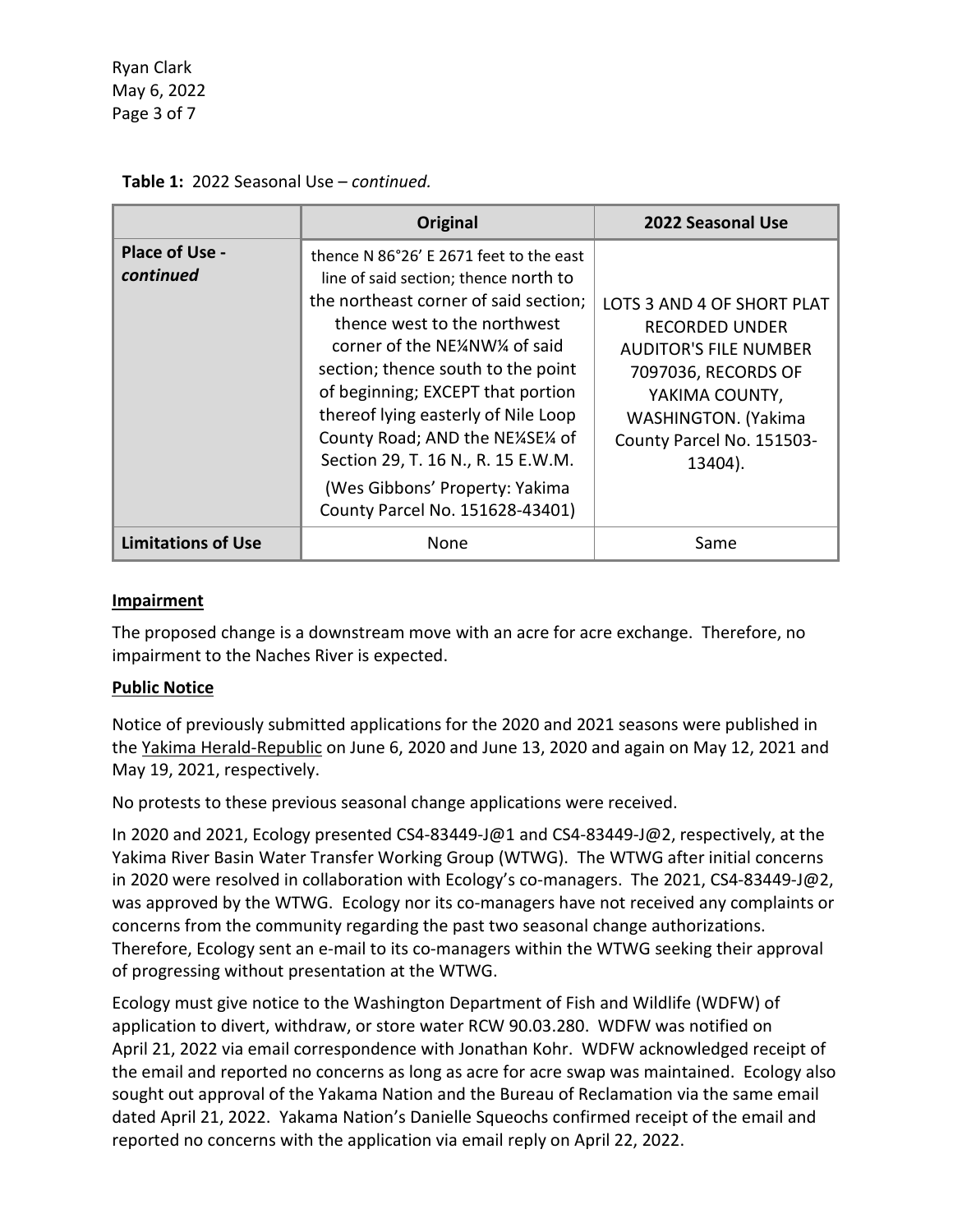Ryan Clark May 6, 2022 Page 4 of 7

## **Conclusions**

Based on the investigation and as provisioned, approval to temporarily change the POD and POU will not cause impairment.

The applicant is limited to 12 acre-feet of total water use. The applicant will be irrigating three (3) acres of grass from the time that Ecology issues the authorization until October 15, 2022. The applicant is mitigating this 12 acre-feet by fallowing three (3) acres at Wes Gibbons' property. Fallowing three (3) acres at Wes Gibbons' property will ensure that this temporary transfer is water budget neutral.

### **Recommendations**

Based on the information presented above, the author recommends approval of the Applicant's requested change in POD and POU for the quantities and diversion point below:

- **Instantaneous quantity:** 0.08 cfs.
- **Annual Quantity:** 12 ac-ft/yr, for the remaining 2022 irrigation season (the date of this authorization to October 15, 2022.)
- **Point of Diversion:** A pond located within Section 03, Township 15 N., Range 15 E.W.M., Quarter NE: Plat SP AF# 7089375: Lot 4 LOT 4 OF SHORT PLAT RECORDED UNDER AUDITOR'S FILE NUMBER 7089375, RECORDS OF YAKIMA COUNTY, WASHINGTON, TOGETHER WITH THE EAST 175.00 FEET OF LOTS 3 AND 4 OF SHORT PLAT RECORDED UNDER AUDITOR'S FILE NUMBER 7097036, RECORDS OF YAKIMA COUNTY, WASHINGTON (within Yakima County Parcel No. 15150313404).
- **Place of Use:** Ryan and Amy Clark-3 acres within Section 03, Township 15 N., Range 15 E.W.M., Quarter NE: Plat SP AF# 7089375: Lot 4 LOT 4 OF SHORT PLAT RECORDED UNDER AUDITOR'S FILE NUMBER 7089375, RECORDS OF YAKIMA COUNTY, WASHINGTON, TOGETHER WITH THE EAST 175.00 FEET OF LOTS 3 AND 4 OF SHORT PLAT RECORDED UNDER AUDITOR'S FILE NUMBER 7097036, RECORDS OF YAKIMA COUNTY, WASHINGTON (within Yakima County Parcel No. 15150313404).
- **Purpose of Use:** Irrigation not to exceed three (3) acres.

Your application for seasonal change is approved, subject to the following provisions:

- 1) Violation of any of the terms and/or conditions of this authorization may result in immediate termination of this authorization and may be subject to formal enforcement actions.
- 2) This water right holder may only initiate a priority call on junior rights between the original and new PODs when the amount of water at the original authorized POD is insufficient to exercise the right.
- 3) In order to prevent enlargement of the water right, water may not be diverted from the seasonally authorized POD during any time when water would not normally be available for diversion at the original POD.
- 4) The Department of Ecology assumes no liability for the purchase and/or construction of any permanent facilities in conjunction with this Seasonal Change Authorization. Applicants for seasonal change should not construe that a seasonal change will result in the granting of a permanent change of water right.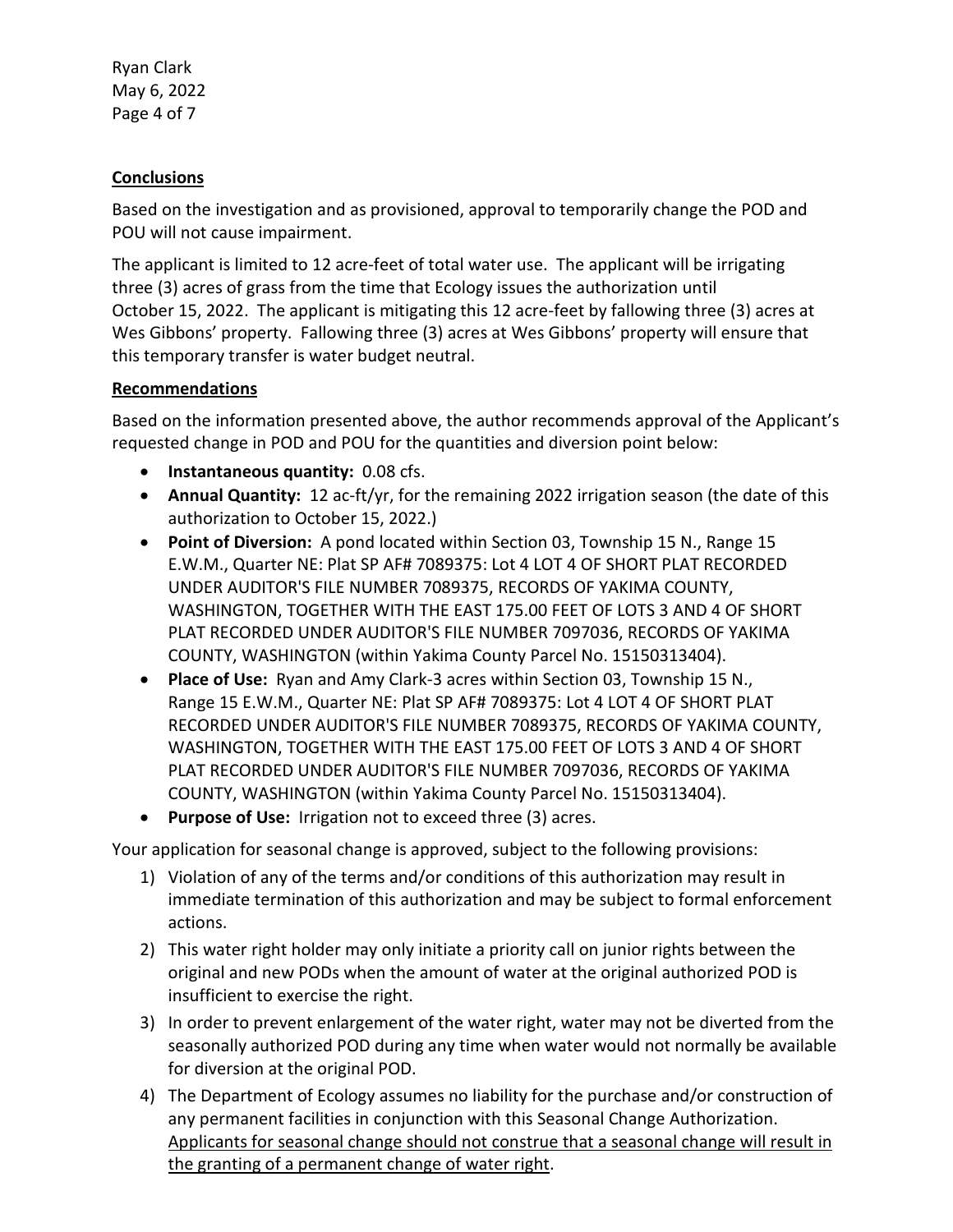Ryan Clark May 6, 2022 Page 5 of 7

- 5) Where the water source and/or water transmission facilities are not wholly located upon land owned by the applicant, issuance of a water right change authorization by this department does not convey a right of access to, or other right to use, land which the applicant does not legally possess. Obtaining such a right is a private matter between applicant and owner of that land.
- 6) The applicant and operator of the system under this Seasonal Change Authorization shall:
	- Have a copy of this Seasonal Change Authorization available on-site.
	- Be aware of the parameters and provisions and operate accordingly.
	- Provide said copy as evidence of this authorization upon request by Department of Ecology staff.
- 7) Withdrawal or diversion of water under other rights appurtenant to the POU may be, or will continue to be, limited or otherwise regulated in favor of senior rights.
- 8) An approved measuring device must be installed and maintained for each of the sources identified by this water right in accordance with the rule "Requirements for Measuring and Reporting Water Use" WAC 173-173.
- 9) WAC 173-173 describes the requirements for data accuracy, device installation and operation, and information reporting. It also allows a water user to petition the Department of Ecology (Ecology) for modifications to some of the requirements.

Recorded water use data shall be submitted via the Internet. To set up an Internet reporting account, contact the Central Regional Office. If you do not have Internet access, you can still submit hard copies by contacting the Central Regional Office for forms to submit your water use data.

- 10) The rule above describes the requirements for data accuracy, device installation and operation, and information reporting. It also allows a water user to petition Ecology for modification to some of the requirements. Installation, operation and maintenance requirements are enclosed or available from Ecology as a document entitled "Water Measurement Device Installation and Operation Requirements".
- 11) Ecology personnel, upon presentation of proper credentials, shall have access at reasonable times, to the records of water use that are kept to meet the above conditions, and to inspect at reasonable times any measuring device used to meet the above conditions, but only to the extent otherwise allowed by law.
- 12) The intake(s) must be screened in accordance with Department of Fish and Wildlife screening criteria (pursuant to RCW 77.57.010, RCW 77.57.070, and RCW 77.57.040). If you have questions about screening criteria contact the Department of Fish and Wildlife, or to obtain technical assistance for your project call the Yakima Construction Shop at (509) 575-2104.

Department of Fish and Wildlife Phone: (360) 902-2534 Attention: Habitat Program Email: [habitatprogram@dfw.wa.gov](mailto:habitatprogram@dfw.wa.gov) 600 Capitol Way N. Olympia, WA 98501-1091 Website: <http://wdfw.wa.gov/conservation/habitat/planning/screening/>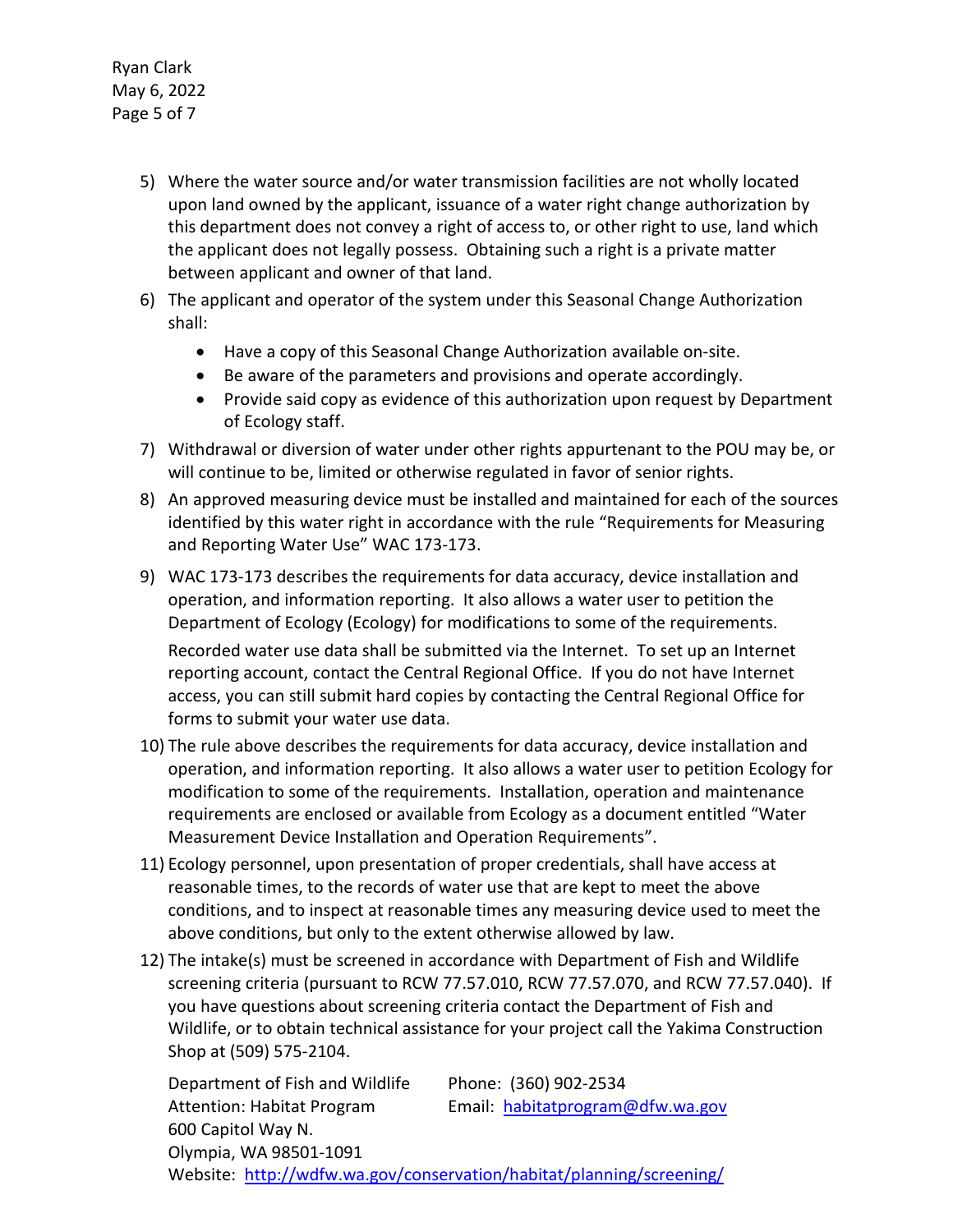Ryan Clark May 6, 2022 Page 6 of 7

- 13) This Seasonal Change Authorization shall in no way excuse the permittee from compliance with any applicable federal, state, or local statutes, ordinances, or regulations including those administered by other programs of the Department of Ecology.
- 14) Irrigation on Yakima County Parcel No. 151628-43401 shall be reduced by three (3) acres and a reduction in diversion rate to no more than 0.1174 cfs.
- 15) The Nile Ditch Company shall reduce their diversion by 0.08 cfs.

### **YOUR RIGHT TO APPEAL**

You have a right to appeal this Decision to the Pollution Control Hearings Board (PCHB) within 30 days of the date of receipt of this Decision. The appeal process is governed by chapter 43.21B RCW and chapter 371-08 WAC. "Date of receipt" is defined in RCW 43.21B.001(2).

To appeal you must do all of the following within 30 days of the date of receipt of this Decision:

- File your appeal and a copy of this Decision with the PCHB (see addresses below). Filing means actual receipt by the PCHB during regular business hours.
- Serve a copy of your appeal and this Decision on Ecology in paper form by mail or in person. (See addresses below.) E-mail is not accepted.

You must also comply with other applicable requirements in chapter 43.21B RCW and chapter 371-08 WAC.

| ADDRESS AND LOCATION INFORMATION        |                                         |  |  |
|-----------------------------------------|-----------------------------------------|--|--|
| <b>Street Addresses</b>                 | <b>Mailing Addresses</b>                |  |  |
| <b>Department of Ecology</b>            | <b>Department of Ecology</b>            |  |  |
| Attn: Appeals Processing Desk           | Attn: Appeals Processing Desk           |  |  |
| 300 Desmond Drive SE                    | PO Box 47608                            |  |  |
| Lacey WA 98503                          | Olympia WA 98504-7608                   |  |  |
| <b>Pollution Control Hearings Board</b> | <b>Pollution Control Hearings Board</b> |  |  |
| 1111 Israel Road SW, Suite 301          | PO Box 40903                            |  |  |
| Tumwater WA 98501                       | Olympia WA 98504-0903                   |  |  |

*For additional information visit the Environmental Hearings Office Website: [http://www.eho.wa.gov](http://www.eho.wa.gov/) To find laws and agency rules visit the Washington State Legislature Website:<http://www.leg.wa.gov/CodeReviser>*